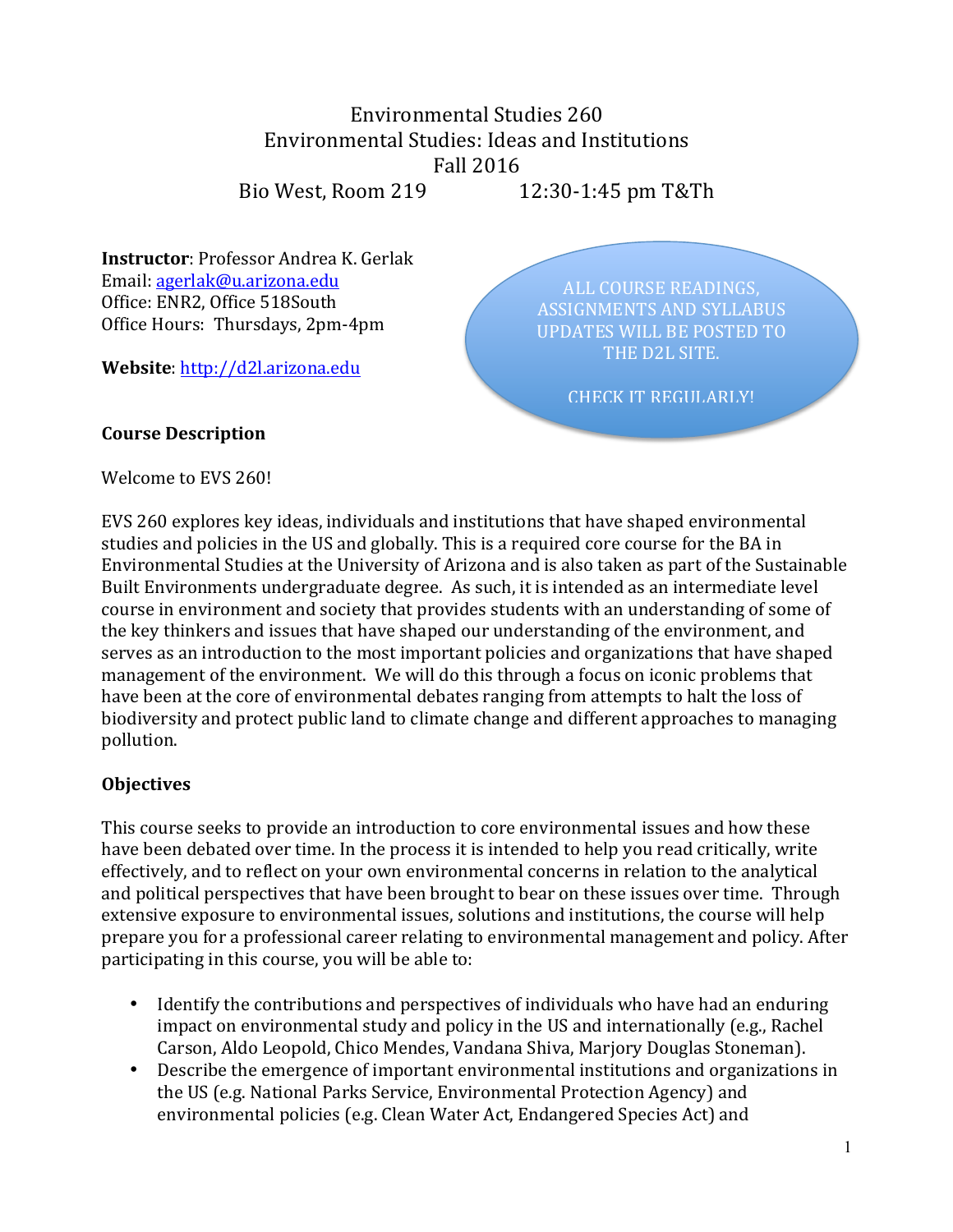internationally (e.g. UNEP, GEF).

- Characterize the non-governmental institutions active in the environmental movement.
- Explain the relationship between key environmental problems, internationally coordinated responses to global issues (e.g. the Kyoto Protocol), and the creation of global institutions and organizations established to inform or manage them (e.g. Intergovernmental Panel on Climate Change).
- Compare and contrast the social causes, impacts, and responses to various environmental concerns (e.g. deforestation, water pollution, climate change).
- Define and put to use key environmental concepts (e.g. conservation, biodiversity, the commons, environmental justice, sustainable development).

## **Course Format**

There are two weekly class sessions. Participation and attendance are required. These sessions will include a combination of lectures, class discussions, writing assignments and exercises completed outside of class. We will bring in some guest speakers from across campus in order to provide a window into the range of expertise and perspectives on environmental studies at UA. Students taking this class will be asked to answer questions in class, and participate actively in assignments outside of class.

# **Course Materials**

There is no required textbook for this course. All required reading and/or visual media will be posted on the course D2L site at least one week in advance of the class meeting for which they are assigned. Students are expected to complete the required reading in preparation for the class meeting. Some assignments will require extra readings (such as journal articles, books or news stories) to be completed.

## **Course Assignments, Attendance and Grading**

The course grade will be based on in-class exercises  $&$  short assignments, a mid-term exam, two essays, and a final Sustainability paper. The midterm exam will cover material from the readings, lectures, and other audiovisual sources.

According to university policy, class attendance is mandatory. You should make every effort to attend lectures. Students who miss class without an excused absence will be unable to make up these exercises.

*Note:* Excused absences will include all holidays or special events observed by organized religions and will be honored for students who show religious affiliation in advance. Additionally, absences pre-approved by the University of Arizona Dean of Students or those pre-approved by the instructor will be honored as well.

Please keep in mind that attendance implies full participation – the success of this course requires your attention and active participation with the instructor and your colleagues.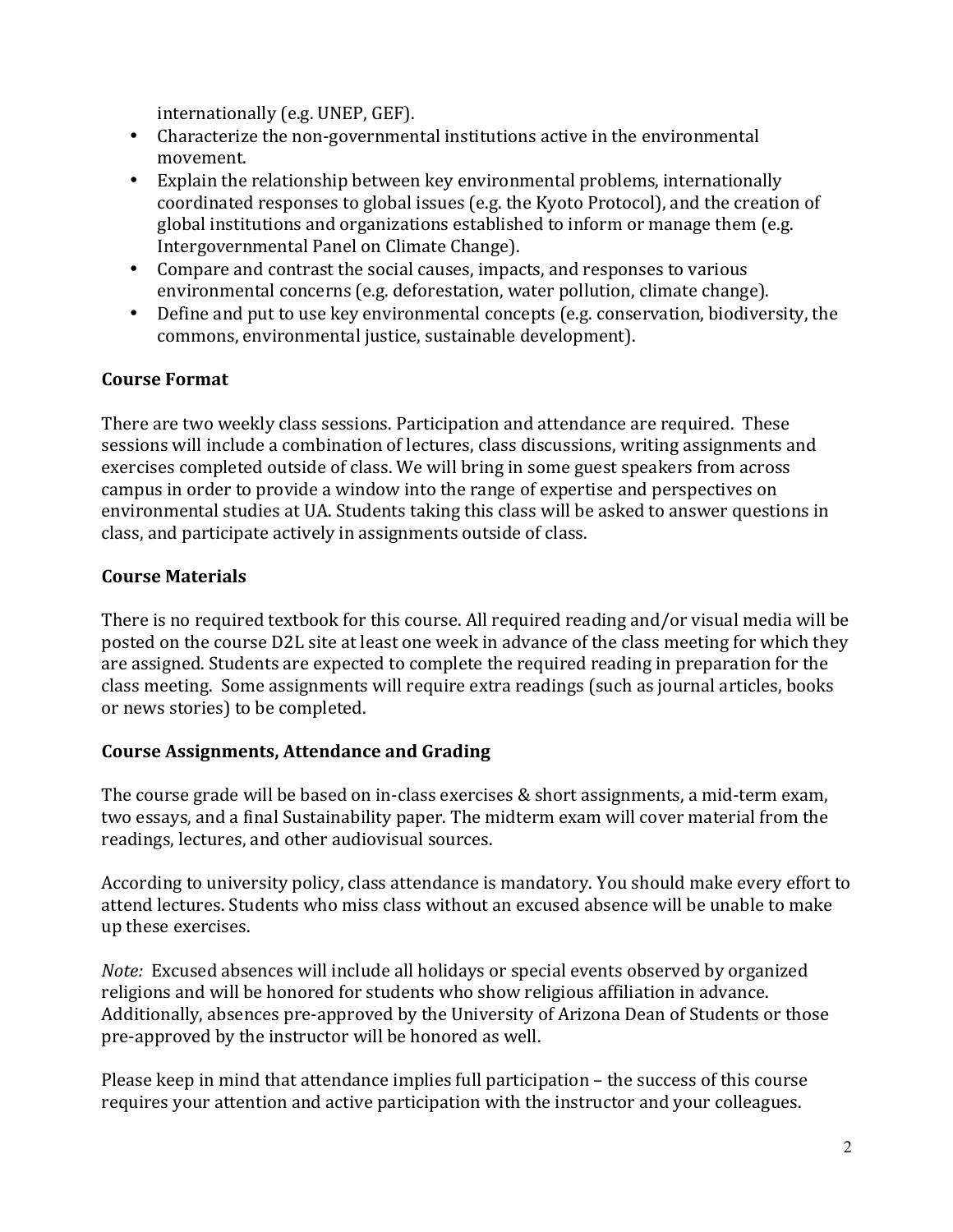You are expected to complete assignments on time. Late assignments will be penalized 10% for each day they are late.

#### **Grading Summary**

| In-class exercises & short assignments | 20 points          |
|----------------------------------------|--------------------|
| Essay $#1$                             | 20 points          |
| Mid-term Exam                          | 20 points          |
| Essay #2                               | 20 points          |
| Sustainability paper                   | 20 points          |
| <b>Total</b>                           | 100 points<br>100% |

#### **Extra Credit**

- Attend up to 2 pre-approved public lectures or events and write one page summary and reaction paper

- 1 point each for possible 2% increase in your grade

Assignments will not be graded on a "curve." Verbal participation in discussions as well as in lecture also plays a part in your final grade. Submitted assignments are expected to represent the highest possible level of scholarship; neatness, accuracy and academic integrity will be considered when assigning grades. Course grades will be assigned on the student's proportion of total points based on the standard percentages:  $90+$  (A),  $80-89$  (B),  $70-79$  (C),  $60-69$  (D), and below  $60$  (E) grading scale.

| <b>Short Assignments and Essays</b>                      | Due dates                |
|----------------------------------------------------------|--------------------------|
| Examining Environmental Values Assignment                | Thursday, September 1st  |
| <b>Environmental Racism and Justice Cases Assignment</b> | Tuesday, September 20th  |
| Essay $#1$                                               | Thursday, September 29th |
| What's for Dinner? Assignment                            | Thursday, October 6th    |
| Local Environmental Organizations Assignment             | Tuesday, October 25th    |
| Essay $#2$                                               | Thursday, November 10th  |
| <b>Climate Change Adaptation Assignment</b>              | Thursday, November 17th  |
| Sustainability paper                                     | Friday, December 9th     |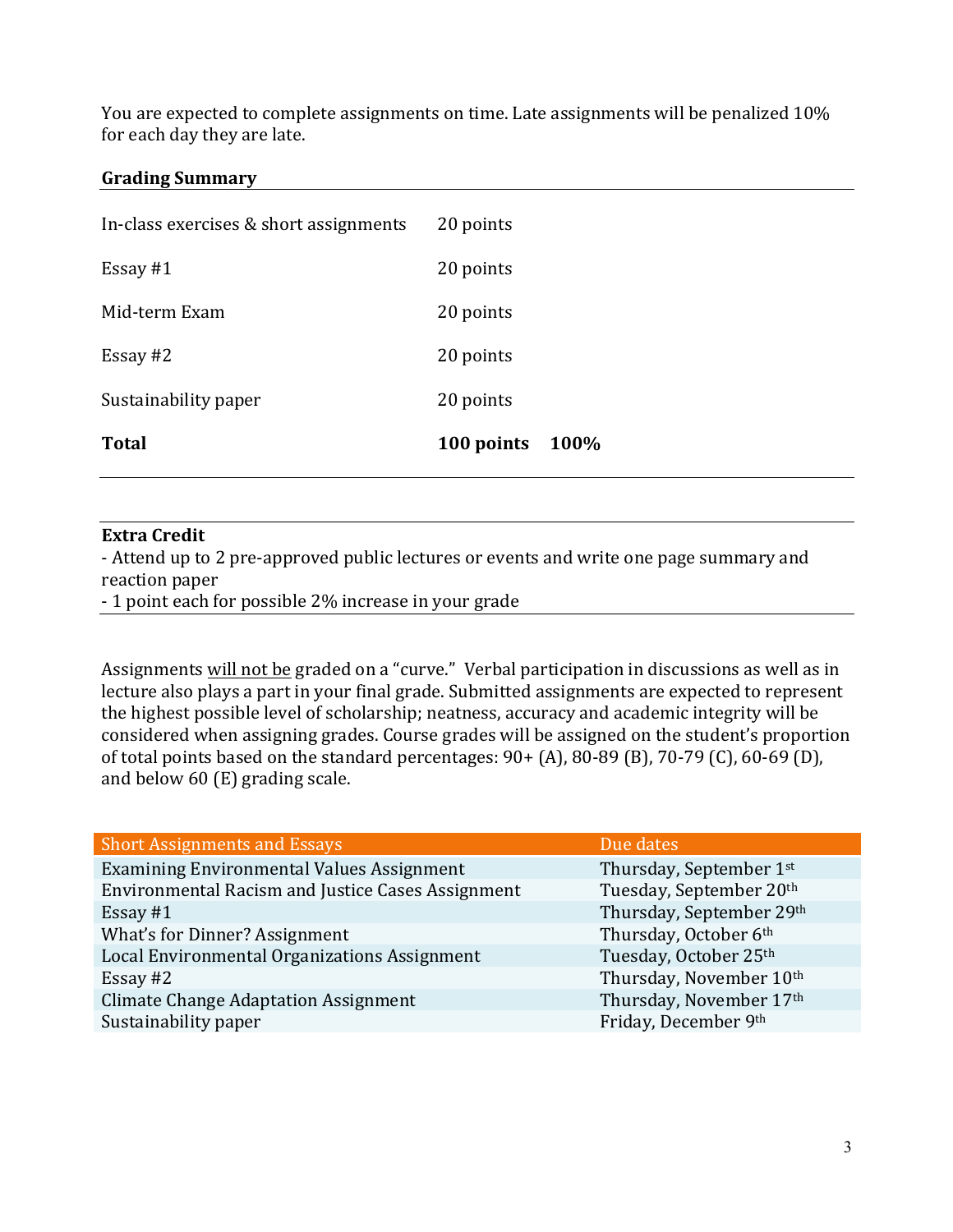# **Course Policies**

**Electronic equipment in class (Laptops, phones etc.):** Students who inappropriately use laptops and phones in the classroom distract other students and disadvantage their own ability to learn. You may use a laptop only to take notes in class. Cell phones should be put on silent. 

**Academic Integrity:** Students are encouraged to share their views and discuss course material with each other. Study groups for exams are often helpful. But all graded work must be done independently (unless otherwise specified) and you are expected to adhere to the UA Code of Academic Integrity (http://dos.web.arizona.edu/uapolicies/cai2.html).

This Code prohibits all forms of academic dishonesty, including, but not limited to:

- Cheating, fabrication, facilitating academic dishonesty, and plagiarism as set out and defined in the Student Code of Conduct, ABOR Policy 5-308-E.6, E.10, and F.1
- Submitting an item of academic work that has previously been submitted or simultaneously submitted without fair citation of the original work or authorization by the faculty member supervising the work
- Violating required disciplinary and professional ethics rules contained or referenced in the student handbooks (hardcopy or online) of undergraduate or graduate programs, or professional colleges
- Assisting or attempting to assist another to violate this Code

**Learning Assistance:** Our goal in this classroom is that learning experiences be as accessible as possible. Students needing special accommodation or services should contact the Disability Resources Center (1224 East Lowell, Tucson AZ 85721, 520 621 3268 or uadrc@email.airzona.edu). You must register and request that the DRC send official notification of your needs as soon as possible. You should also meet with me or email me so that we can discuss your needs.

**Threatening behavior:** Threatening behavior is prohibited in the classroom and will be reported. "Threatening behavior" is defined by UA to mean any statement, communication. conduct or gesture, including those in written form, directed toward any member of the University community that causes a reasonable apprehension of physical harm to a person or property. A student can be guilty of threatening behavior even if the person who is the object of the threat does not observe or receive it, so long as a reasonable person would interpret the maker's statement, communication, conduct or gesture as a serious expression of intent to physically harm. See http://policy.arizona.edu/education-and-student-affairs/threateningbehavior-students

The University is committed to creating and maintaining an environment free of discrimination. See http://policy.arizona.edu/human-resources/nondiscrimination-and-antiharassment-policy

**NOTE:** All information in this syllabus may be subject to change at the discretion of the instructor.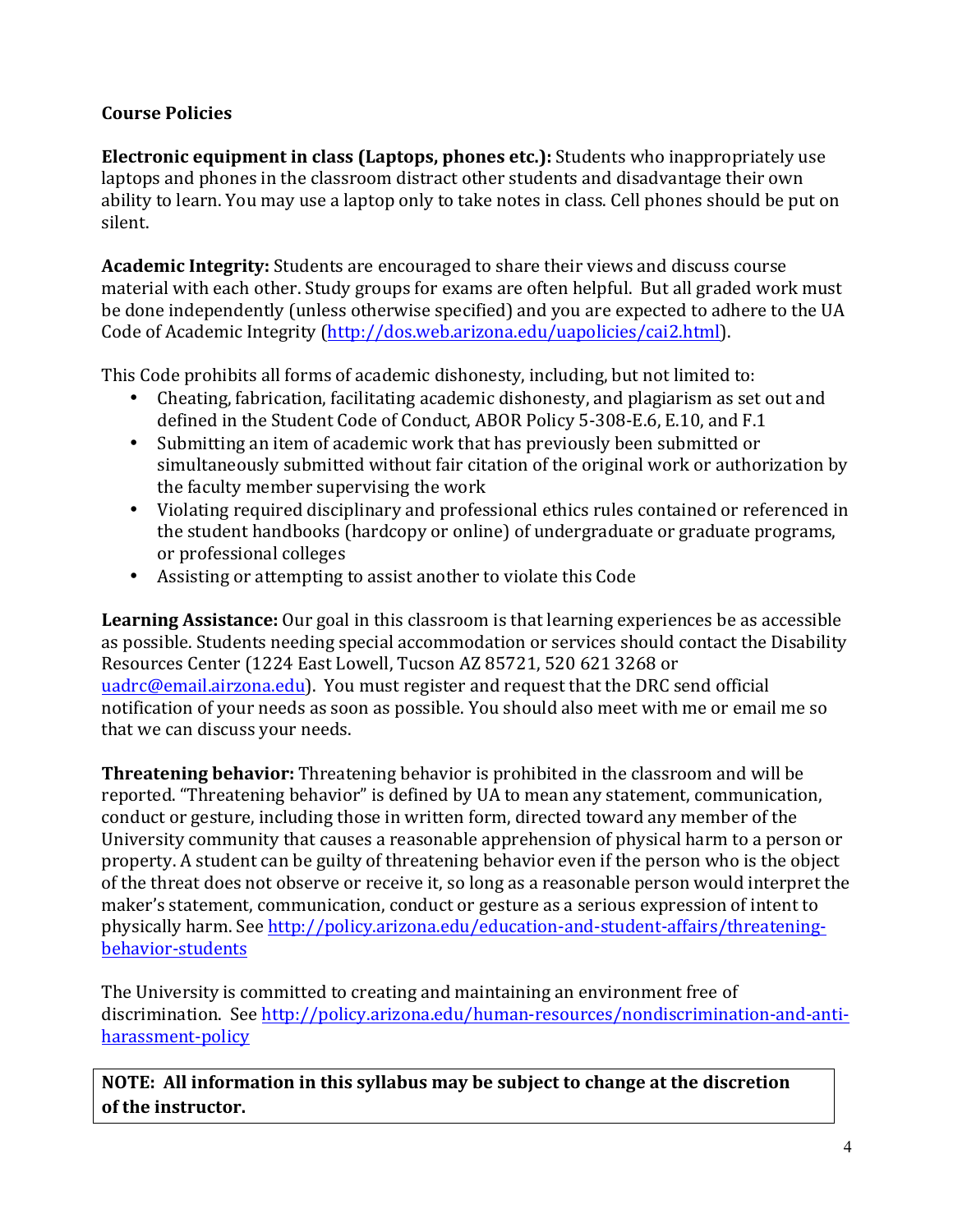# **DETAILED COURSE SCHEDULE AND READINGS (SUBJECT TO CHANGE)**

| <b>Date</b>                | <b>Topic</b>                                                                                                      | <b>Readings (and resources)</b>                                                                                                                                                                                                                                                                                                                                                                                                                                                                                                                                                                 |
|----------------------------|-------------------------------------------------------------------------------------------------------------------|-------------------------------------------------------------------------------------------------------------------------------------------------------------------------------------------------------------------------------------------------------------------------------------------------------------------------------------------------------------------------------------------------------------------------------------------------------------------------------------------------------------------------------------------------------------------------------------------------|
| Tues Aug 23rd              | <b>INTRODUCTION TO COURSE</b>                                                                                     |                                                                                                                                                                                                                                                                                                                                                                                                                                                                                                                                                                                                 |
| Thurs Aug 25 <sup>th</sup> | <b>ENVIRONMENTAL IDEAS</b><br>Environmental attitudes and<br>their origins                                        | Jones, Jeffrey M. 2015 In U.S., Concern About<br>$\circ$<br>Environmental Threats Eases. Gallup.<br>http://www.gallup.com/poll/182105/concern-<br>environmental-threats-eases.aspx<br>Swift, Art. 2014. Americans Again Pick Environment<br>$\circ$<br>Over Economic Growth. Gallup.<br>http://www.gallup.com/poll/168017/americans-again-<br>pick-environment-economic-growth.aspx<br>Saad, Lydia and Jeffrey M. Jones. 2016. U.S.<br>$\circ$<br>Concern About Global Warming at Eight-Year High.<br>Gallup. http://www.gallup.com/poll/190010/concern-<br>global-warming-eight-year-high.aspx |
|                            |                                                                                                                   |                                                                                                                                                                                                                                                                                                                                                                                                                                                                                                                                                                                                 |
| Tues Aug 30th              | <b>FIERCE GREEN FIRE I</b>                                                                                        | A Fierce Green Fire: The Battle for a Living Planet<br>$\circ$<br>(film) http://www.afiercegreenfire.com                                                                                                                                                                                                                                                                                                                                                                                                                                                                                        |
| Thurs Sept 1 <sup>st</sup> | FIERCE GREEN FIRE II<br>The history of US conservation<br>and pollution control<br>Guest lecture: Margaret Wilder | Guha, R. 2000. The paradox of global<br>$\circ$<br>environmentalism. Current History 99(640): 36.<br>Leopold, Aldo. 1948. "Thinking Like a Mountain" and<br>$\circ$<br>"The land ethic." In A Sand County Almanac. NY:<br><b>Oxford University Press.</b>                                                                                                                                                                                                                                                                                                                                       |
|                            |                                                                                                                   |                                                                                                                                                                                                                                                                                                                                                                                                                                                                                                                                                                                                 |
| Tues, Sept 6 <sup>th</sup> | AMERICA'S BEST IDEA<br>Origins and conflicts over the<br><b>US National Parks</b>                                 | Abbey, Edward. 1968. "Industrial Tourism and the<br>$\circ$<br>National Parks." In Desert Solitaire. McGraw-Hill<br>Publishers.<br>Muir, John. 1901. "The Wild Parks and Forest<br>$\circ$<br>Reservations of the West." In Our National Parks.<br>http://vault.sierraclub.org/john_muir_exhibit/writings/ou<br>r_national_parks/chapter_1.aspx<br>The New York Times. 2009. What's Wrong with the<br>$\circ$<br>National Parks (joint editorial)                                                                                                                                               |
| Thurs Sept 8 <sup>th</sup> | SPOTTED OWLS AND<br><b>JAGUARS</b><br>Public land, forests and<br>endangered species                              | Rice, Nathan. 2013. Seeking balance in Oregon's<br>$\circ$<br>Timber Country. High Country News. May 6.<br>Mahler, Richard. 2016. The tenuous fate of the<br>$\circ$<br>Southwest's last jaguars. High Country News. May<br>30 <sup>th</sup> . https://www.hcn.org/issues/48.9/the-tenuous-<br>fate-of-the-southwests-last-jaquars                                                                                                                                                                                                                                                              |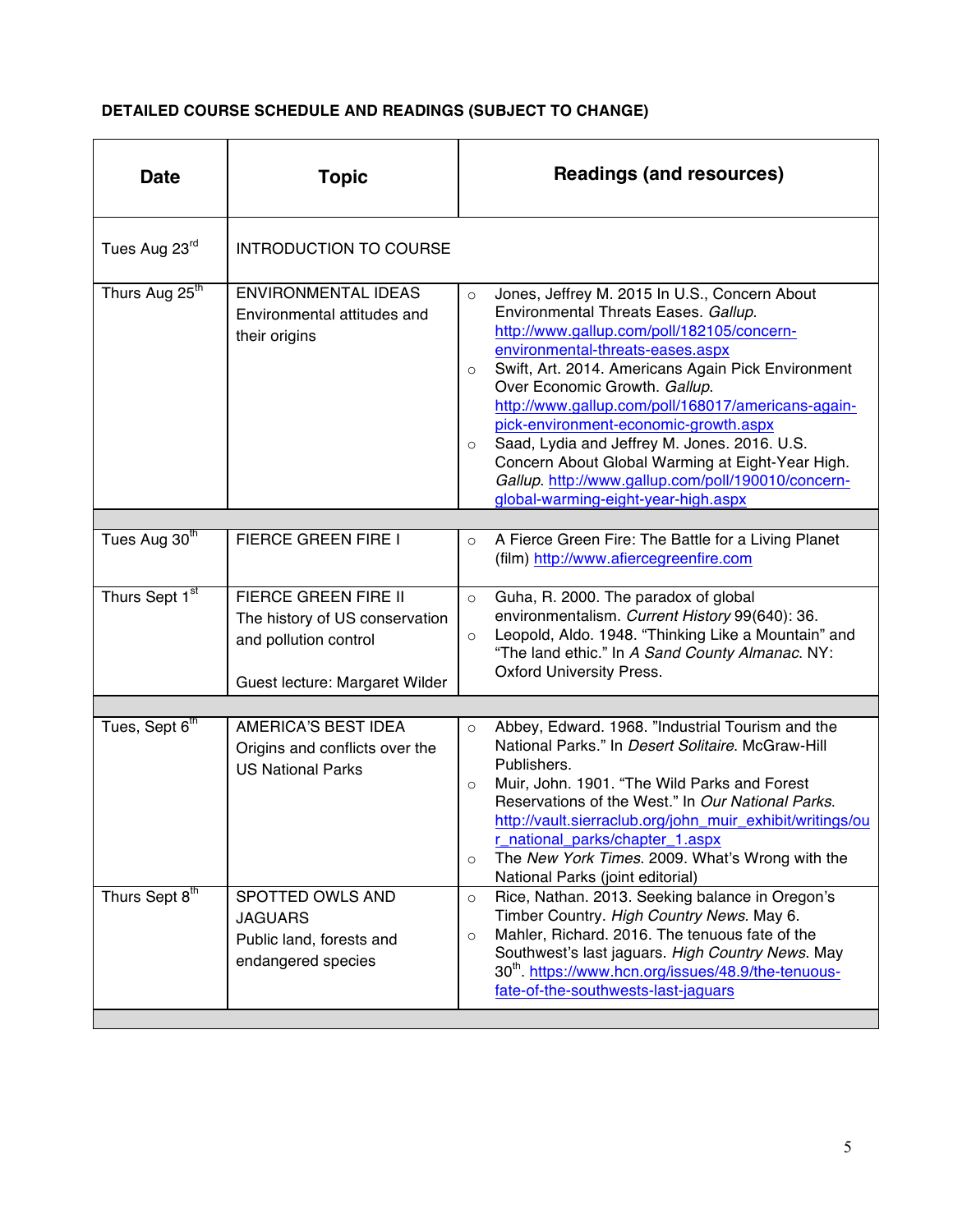| Tues Sept 13th              | <b>SACRED COWS</b><br>Conflicts and collective action<br>on rangelands                                     | $\circ$<br>$\circ$<br>$\circ$            | Riebsame, William E. 1996. Ending the Range Wars?<br>Environment: Science and Policy for Sustainable<br>Development 38(4): 4-29.<br>Sheridan, Tom. 2007. Embattled Ranchers,<br>Endangered Species, and Urban Sprawl: The Political<br>Ecology of the New American West. Annual Review of<br>Anthropology 36.<br>York, Abigail and Michael L. Schoon. 2011.<br>Collective action on the western range: coping with<br>external and internal threats. International Journal of<br>the Commons 5(2).                                                                                                                                                                                                                                       |
|-----------------------------|------------------------------------------------------------------------------------------------------------|------------------------------------------|------------------------------------------------------------------------------------------------------------------------------------------------------------------------------------------------------------------------------------------------------------------------------------------------------------------------------------------------------------------------------------------------------------------------------------------------------------------------------------------------------------------------------------------------------------------------------------------------------------------------------------------------------------------------------------------------------------------------------------------|
| Thurs Sep 15th              | SILENT SPRINGS AND<br><b>TOXIC CLOUDS</b><br>Air, land and water pollution in<br>the US                    | $\circ$<br>$\circ$<br>$\circ$<br>$\circ$ | Griswold, Eliza. 2012. How 'Silent Spring' Ignited the<br>Environmental Movement. New York Times, Sept. 21.<br>Carson, Rachel 1962. Excerpts from Silent Spring.<br>Houghton. http://www.rachelcarson.org/<br>Salzman, James. 2012. How We Cleaned Up<br>Unbelievably, Grotesquely, Flamingly Polluted Rivers.<br>Slate, Dec. 10.<br>NRDC. 2013. An introduction to federal environmental<br>policy. https://www.nrdc.org/sites/default/files/policy-<br>basics-full.pdf                                                                                                                                                                                                                                                                 |
|                             |                                                                                                            |                                          |                                                                                                                                                                                                                                                                                                                                                                                                                                                                                                                                                                                                                                                                                                                                          |
| Tues Sep 20 <sup>th</sup>   | POLLUTING THE POOR AND<br><b>ENVIRONMENTAL RACISM</b><br>Environmental justice, equity<br>and human health | $\circ$<br>$\circ$<br>$\circ$            | Bullard, Robert D. 1994. Overcoming Racism in<br>Environmental Decision-making. Environment:<br>Science and Policy for Sustainable Development<br>$36(4): 10-44.$<br>Sinha, Indra. 2008. Why I'm going on hunger strike<br>for Bhopal. The Guardian, June 12.<br>https://www.theguardian.com/commentisfree/2008/jun/<br>12/india<br>Clarke, Jeanne N. and Andrea K. Gerlak. 1998.<br>Environmental Racism in the Sunbelt: A Cross-<br>Cultural Analysis. Environmental Management 22(6):<br>857-867.                                                                                                                                                                                                                                     |
| Thurs Sept 22 <sup>nd</sup> | <b>DIVIDING THE WATERS</b><br>Allocating and managing water<br>in the American West                        | $\circ$<br>$\circ$<br>$\circ$<br>$\circ$ | Postel, Sandra and Richter, Brian. 2003. "Where have<br>all the rivers gone?" In Rivers for Life: Managing<br>Water for People and Nature. Island Press, pp. 1-41.<br>Jenkins, Matt. 2015. The water czar who reshaped<br>Colorado River politics. High Country News, March 2.<br>https://www.hcn.org/issues/47.4/the-water-czar-who-<br>reshaped-colorado-river-politics<br>Rostom, Eric. 2016. Nestlé Discovers Water in the<br>Arizona Desert, and Bottles It. Bloomberg News, June<br>29. http://www.bloomberg.com/news/articles/2016-06-<br>29/nestl-discovers-water-in-the-arizona-desert-and-<br>bottles-it<br>Gleick, Peter. 2010. Roadmap for sustainable water<br>resources in southwestern North America. PNAS<br>$107(50)$ . |
|                             |                                                                                                            |                                          |                                                                                                                                                                                                                                                                                                                                                                                                                                                                                                                                                                                                                                                                                                                                          |
| Tues Sept 27th              | Case Study:<br><b>COLLABORATIVELY</b><br><b>MANAGING THE FLORIDA</b>                                       | $\circ$<br>$\circ$                       | Douglas, Marjory Stoneman. 1947. "The Nature of the<br>Everglades." In The Everglades: River of Grass.<br>Rinehart & Co., pp. 5-56.<br>Grunwald, Michael. 2006. "Something for Everyone."                                                                                                                                                                                                                                                                                                                                                                                                                                                                                                                                                |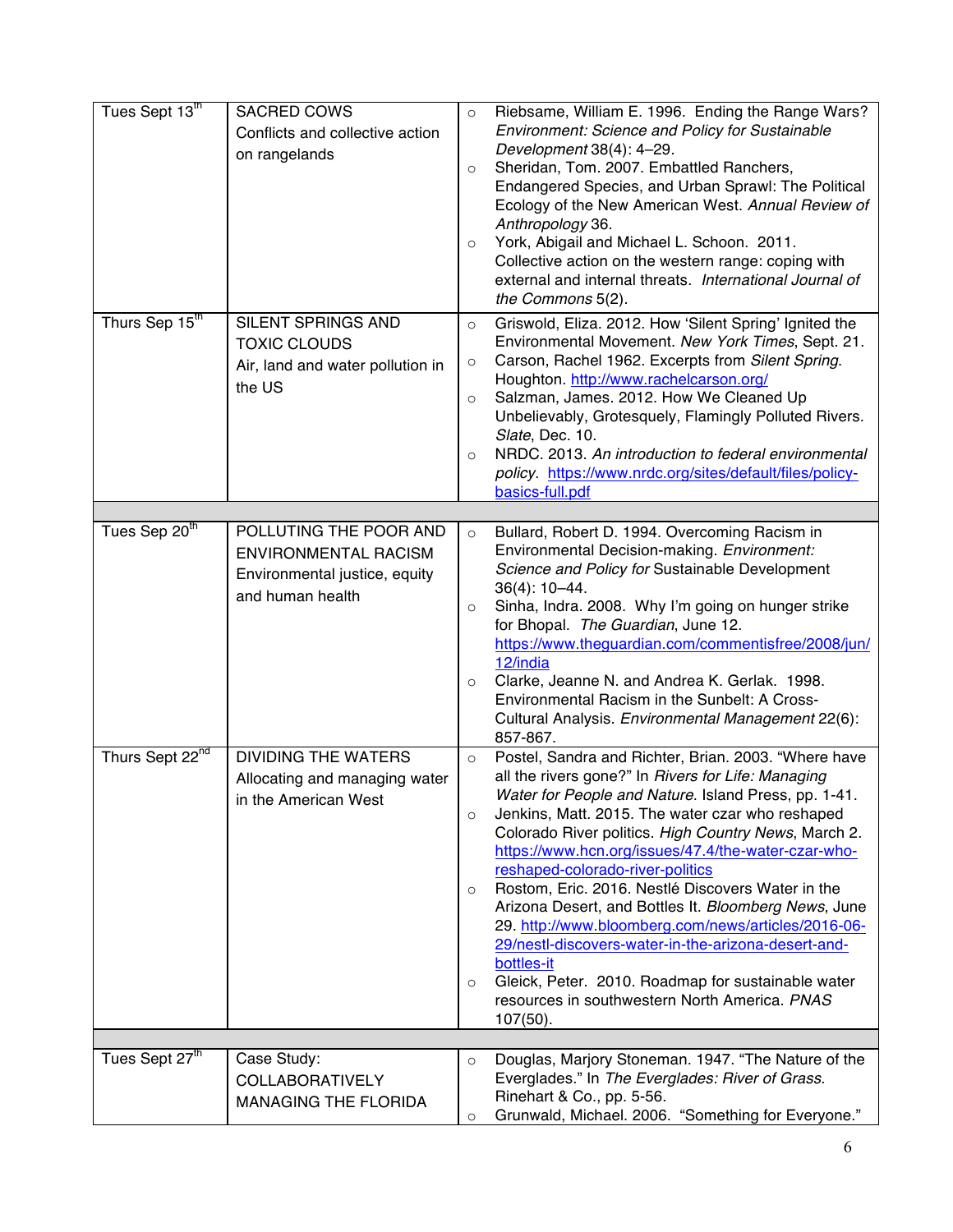| Thurs Sept 29 <sup>th</sup> | <b>EVERGLADES</b><br>THE BLAME GAME<br>Population, consumption or<br>technology<br>Guest lecture: Diana Liverman                | $\circ$<br>$\circ$<br>$\circ$<br>$\circ$            | In The Swamp: The Everglades, Florida, and the<br>Politics of Paradise. Simon and Schuster, pp. 304-<br>332.<br>U.S. National Park Service. Welcome to the<br>Everglades National Park at http://www.national-<br>park.com/welcome-to-everglades-national-park/<br>Ehrlich, Paul R., and John P. Holdren. 1971. Impact of<br>Population Growth. Science 171(3977): 1212-1217.<br>Haberman, Clyde. 2015. The Unrealized Horrors of<br>Population Explosion. New York Times, May 31.<br>http://www.nytimes.com/2015/06/01/us/the-unrealized-<br>horrors-of-population-explosion.html [Watch the video]<br>Bongaarts, John. 2016. Global Fertility and Population<br>Trends. NY: The Population Council.                                                        |
|-----------------------------|---------------------------------------------------------------------------------------------------------------------------------|-----------------------------------------------------|--------------------------------------------------------------------------------------------------------------------------------------------------------------------------------------------------------------------------------------------------------------------------------------------------------------------------------------------------------------------------------------------------------------------------------------------------------------------------------------------------------------------------------------------------------------------------------------------------------------------------------------------------------------------------------------------------------------------------------------------------------------|
|                             |                                                                                                                                 |                                                     |                                                                                                                                                                                                                                                                                                                                                                                                                                                                                                                                                                                                                                                                                                                                                              |
| Tues Oct $4th$              | <b>FEEDING THE WORLD</b><br>Agriculture, Green Revolution<br>and alternative food systems<br>Guest lecture: Christina<br>Greene | $\circ$<br>$\circ$<br>$\circ$<br>$\circ$<br>$\circ$ | Godfray, H. C. J., et al. 2010. Food security: The<br>challenge of feeding 9 billion people. Science<br>327(5967): 812-818.<br>Pollan, Michael. 2007. Unhappy Meals. The New York<br>Times, Jan 28, 2007.<br>http://www.nytimes.com/2007/01/28/magazine/28nutrit<br>ionism.t.html<br>Royte, Elizabeth. 2009. Street Farmer, Will Allen.<br>NewYork Times Magazine.http://www.nytimes.com/20<br>09/07/05/magazine/05allen-t.html<br>Specter, Michael. 2014. Seeds of Doubt. New York<br><b>Times Magazine</b><br>http://www.newyorker.com/magazine/2014/08/25/seed<br>s-of-doubt<br>A Conversation with Gary Paul Nabhan. 2016.<br>Tucson as a UNESCO City of Gastronomy.<br>http://www.garynabhan.com/news/2016/02/a-<br>conversation-with-gary-paul-nabhan/ |
| Thurs Oct 6 <sup>th</sup>   | Case Study: RESTORING<br>THE COLORADO RIVER<br><b>DELTA</b>                                                                     | $\circ$<br>$\circ$<br>$\circ$                       | Gerlak, Andrea K., Francisco Zamora-Arroyo, and<br>Hannah P. Kahler. 2013. A Delta in Repair:<br>Restoration, Binational Cooperation, and the Future of<br>the Colorado River Delta. Environment: Science and<br>Policy for Sustainable Development 55(3): 29-40.<br>National Geographic. 2014. Saving the Colorado<br>River Delta, One Habitat at a Time.<br>http://news.nationalgeographic.com/news/special-<br>features/2014/12/141216-colorado-river-delta-<br>restoration-water-drought-environment/<br>Raise the River: Reconnect the Colorado River.<br>http://raisetheriver.org/                                                                                                                                                                     |
|                             |                                                                                                                                 |                                                     |                                                                                                                                                                                                                                                                                                                                                                                                                                                                                                                                                                                                                                                                                                                                                              |
| Tues Oct 11 <sup>th</sup>   | <b>MIDTERM EXAM REVIEW</b>                                                                                                      |                                                     |                                                                                                                                                                                                                                                                                                                                                                                                                                                                                                                                                                                                                                                                                                                                                              |
| Thurs Oct 13 <sup>th</sup>  | <b>MIDTERM EXAM</b>                                                                                                             |                                                     |                                                                                                                                                                                                                                                                                                                                                                                                                                                                                                                                                                                                                                                                                                                                                              |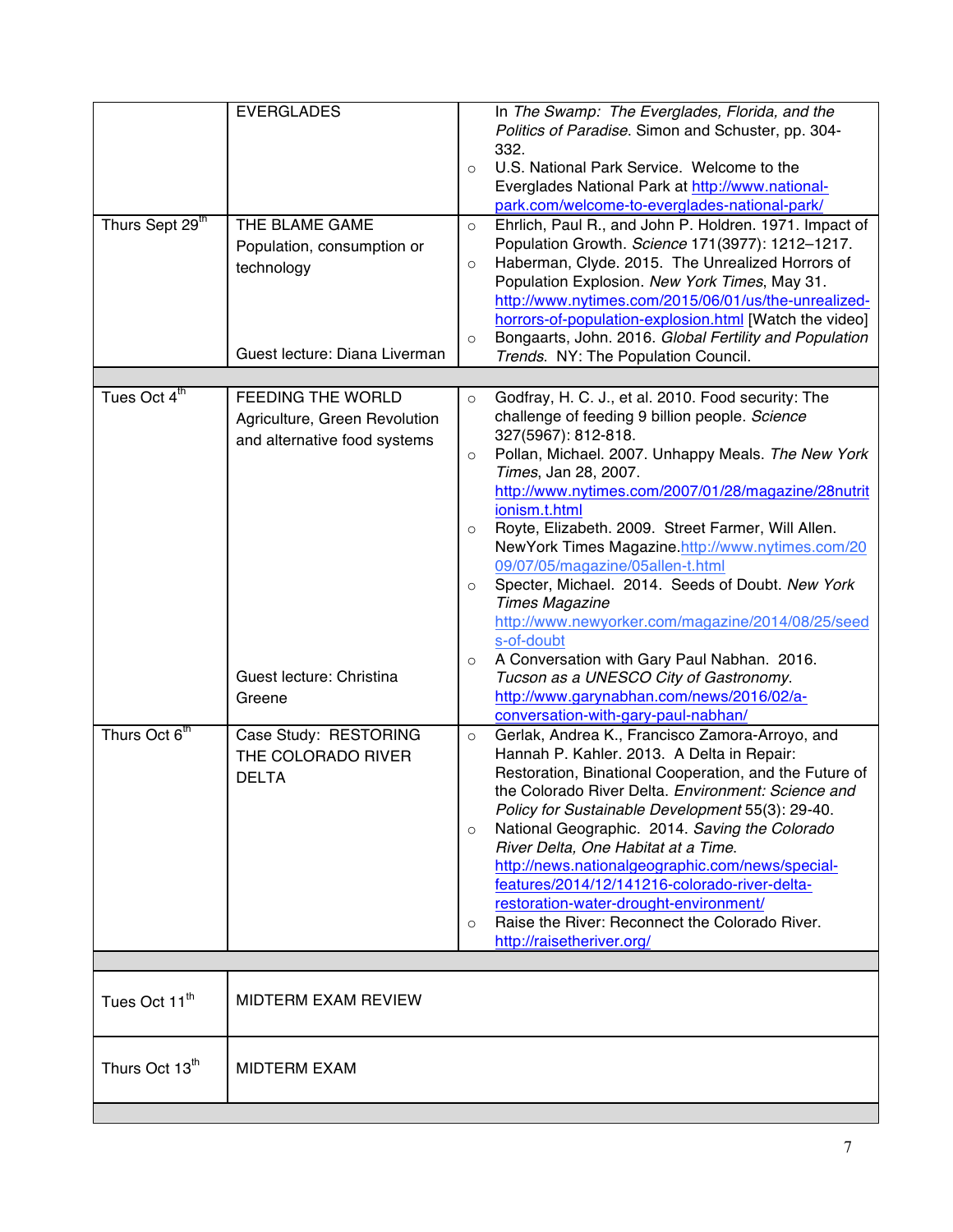| Tues Oct 18 <sup>th</sup><br>Thurs Oct 20 <sup>th</sup> | <b>INTERNATIONAL</b><br><b>ENVIRONMENTAL POLICY</b><br>Stockholm to Rio+20<br>DEVELOPMENT AND<br><b>SUSTAINABILITY</b><br>Fighting poverty and setting<br>global goals               | $\circ$<br>$\circ$<br>$\circ$<br>$\circ$ | Biermann et al. 2012. Navigating the Anthropocene:<br>Improving Earth System Governance. Science 335:<br>1306-1307.<br>Conca, Ken. 2012. The Rise of the Region in Global<br>Environmental Politics. Global Environmental Politics<br>12(3): 127-133.<br>Sachs, Jeffrey D. 2012. From Millennium<br>Development Goals to Sustainable Development<br>Goals. Lancet 379: 2206-11.<br>United Nations. 2015. Transforming our world: the<br>2030 Agenda for Sustainable Development<br>https://sustainabledevelopment.un.org/post2015/transf<br>ormingourworld                                                                                                                                                                                                    |
|---------------------------------------------------------|--------------------------------------------------------------------------------------------------------------------------------------------------------------------------------------|------------------------------------------|---------------------------------------------------------------------------------------------------------------------------------------------------------------------------------------------------------------------------------------------------------------------------------------------------------------------------------------------------------------------------------------------------------------------------------------------------------------------------------------------------------------------------------------------------------------------------------------------------------------------------------------------------------------------------------------------------------------------------------------------------------------|
|                                                         |                                                                                                                                                                                      |                                          |                                                                                                                                                                                                                                                                                                                                                                                                                                                                                                                                                                                                                                                                                                                                                               |
| Tues Oct 25 <sup>th</sup><br>Thurs Oct 27 <sup>th</sup> | <b>EXPLOITING THE MARINE</b><br><b>COMMONS</b><br>Fisheries and the problem of<br>the commons<br>PROTECTING OCEAN<br><b>ECOSYSTEMS</b><br>Marine conservation from<br>whales to MPAs | $\circ$<br>$\circ$<br>$\circ$<br>$\circ$ | Hardin, G. 1968. The tragedy of the commons. The<br>population problem has no technical solution; it<br>requires a fundamental extension in morality. Science<br>162: 1243-8.<br>Ostrom, E., J. Burger, C. B. Field, R. B. Norgaard & D.<br>Policansky. 1999. Revisiting the Commons: Local<br>Lessons, Global Challenges. Science 284: 278-282.<br>Johnson, Maria. 2015. By Catching Shrimp:<br>Mexico's shrimp trawlers are decimating gulf<br>ecosystems and bottoming out already fragile<br>fisheries. Edible Baja Issue 15.<br>http://ediblebajaarizona.com/by-catching-shrimp<br>Roberts, Susan J., and Kenneth Brink. 2010.<br>Managing Marine Resources Sustainably.<br>Environment: Science and Policy for Sustainable<br>Development 52(4): 44-52. |
|                                                         |                                                                                                                                                                                      | $\circ$                                  | White, Adia. Remember the Menhaden! How the fish<br>that built America could be poised for an eco-friendly<br>comeback. Pacific Standard.<br>https://psmag.com/remember-the-menhaden-<br>c37eadde3004#.5bxd8hzbf                                                                                                                                                                                                                                                                                                                                                                                                                                                                                                                                              |
| Tues Nov 1 <sup>st</sup>                                |                                                                                                                                                                                      |                                          |                                                                                                                                                                                                                                                                                                                                                                                                                                                                                                                                                                                                                                                                                                                                                               |
|                                                         | FATE OF THE TROPICAL<br><b>FORESTS</b><br>Deforestation, activism and the<br>environmentalism of the poor                                                                            | $\circ$                                  | Human Rights Watch. 1990. On Trial in Brazil: Rural<br>Violence and the Murder of Chico Mendes.<br>https://www.hrw.org/reports/pdfs/b/brazil/brazil90d.pdf<br>Maathai, Waangari. 2006. Unbowed: A Memoir.<br>Knopf Publishers, pp. 291-296.                                                                                                                                                                                                                                                                                                                                                                                                                                                                                                                   |
| Thurs Nov 3rd                                           | SOLUTIONS FOR<br><b>BIODIVERSITY</b><br><b>CONSERVATION</b><br>Regulation, markets and<br>communities                                                                                | $\circ$<br>$\circ$                       | Jenkins, M. et al. 2004. Markets for biodiversity<br>services: potential and challenges. Environment:<br>Science and Policy for Sustainable Development<br>46(6): 37-47.<br>Goldman, Rebecca L. Ecosystem Services: How<br>People Benefit from Nature. Environment: Science<br>and Policy for Sustainable Development 52(5): 15-23.                                                                                                                                                                                                                                                                                                                                                                                                                           |
| Tues Nov $8^{\text{th}}$                                |                                                                                                                                                                                      |                                          |                                                                                                                                                                                                                                                                                                                                                                                                                                                                                                                                                                                                                                                                                                                                                               |
|                                                         | <b>GLOBAL WATER CRISIS?</b><br>Security, human rights and<br><b>NGOs</b>                                                                                                             | $\circ$<br>$\circ$                       | Gerlak, A. and M. Wilder. 2012. Exploring the<br>Textured Landscape of Water Insecurity and the<br>Human Right to Water. Environment: Science and<br>Policy for Sustainable Development 54(2): 4-17.<br>Karunananthan, Meera. 2015. The human right to                                                                                                                                                                                                                                                                                                                                                                                                                                                                                                        |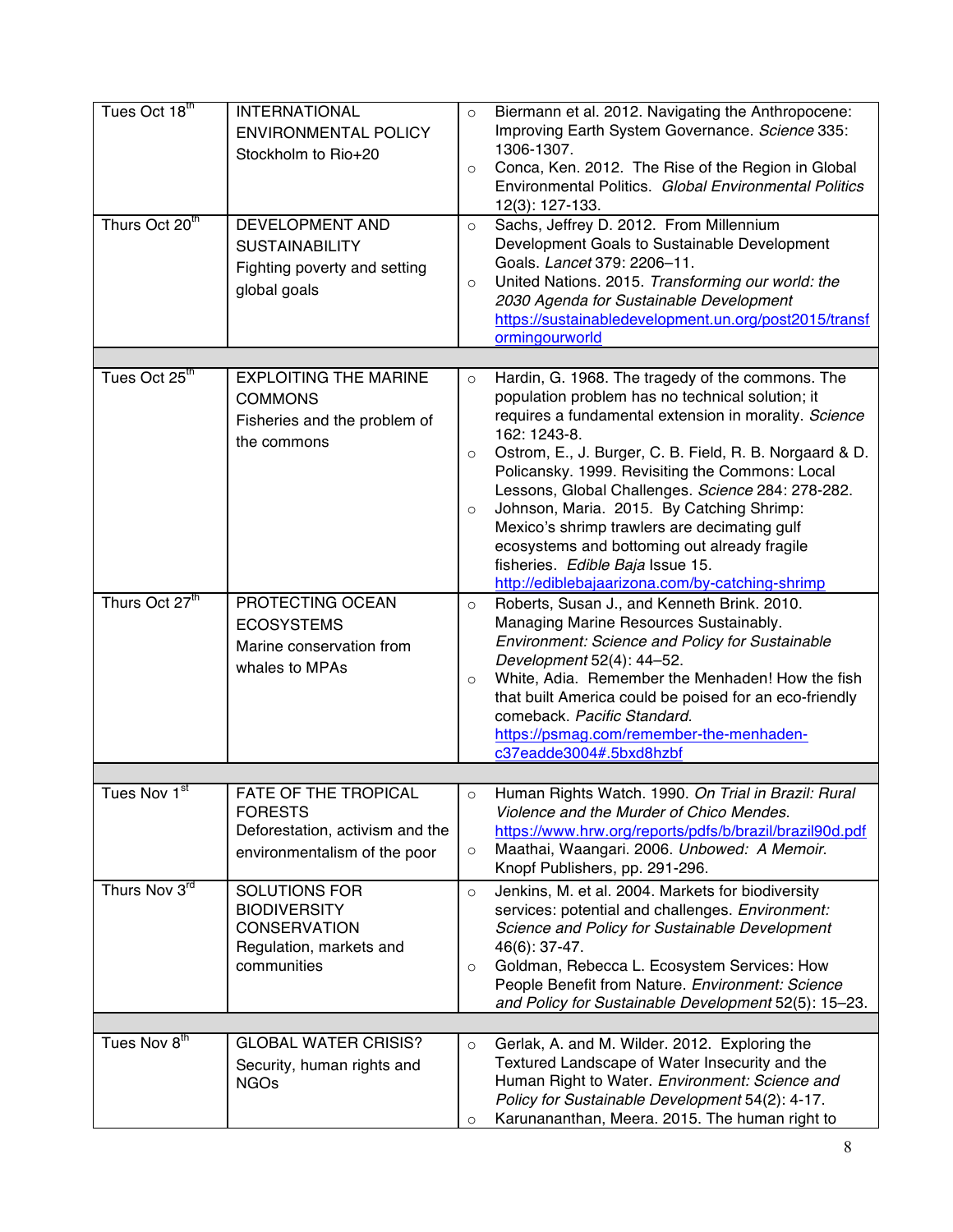| Thurs Nov 10th                              | <b>ACTING RESPONSIBLY?</b><br>Business CSR and the<br>environment                                                                                                              | $\circ$<br>$\circ$<br>$\circ$            | water: Salvadoran NGOs and a global campaign. The<br>Guardian. March 25.<br>https://www.theguardian.com/global-development-<br>professionals-network/2015/mar/25/human-right-<br>water-salvadoran-ngos-global-campaign<br>Hoffman, Andrew J. 2000. Integrating Environmental<br>and Social Issues into Corporate Practice.<br>Environment: Science and Policy for Sustainable<br>Development 42(5): 22-33.<br>Auld, G, Steven Bernstein, and Benjamin Cashore.<br>2008. The New Corporate Social Responsibility.<br>Annual Review of Environment and Resources 33:<br>413 - 435.<br>Martín, Hugo. 2012. Outdoor retailer Patagonia puts<br>environment ahead of sales growth. Los Angeles<br>Times, May 24.<br>http://articles.latimes.com/2012/may/24/business/la-fi-<br>patagonia-20120525 |
|---------------------------------------------|--------------------------------------------------------------------------------------------------------------------------------------------------------------------------------|------------------------------------------|----------------------------------------------------------------------------------------------------------------------------------------------------------------------------------------------------------------------------------------------------------------------------------------------------------------------------------------------------------------------------------------------------------------------------------------------------------------------------------------------------------------------------------------------------------------------------------------------------------------------------------------------------------------------------------------------------------------------------------------------------------------------------------------------|
|                                             |                                                                                                                                                                                |                                          |                                                                                                                                                                                                                                                                                                                                                                                                                                                                                                                                                                                                                                                                                                                                                                                              |
| Tues Nov 15 <sup>th</sup><br>Thurs Nov 17th | <b>CHANGING CLIMATES</b><br>International Negotiations and<br><b>Climate Discourses</b><br>ADAPTING TO A CHANGING<br><b>CLIMATE</b><br>Cities, Communities and<br>(in)Justices | $\circ$<br>$\circ$<br>$\circ$<br>$\circ$ | Le Page, Michael. 2011. Climate Change: What We<br>Know and What We Don't Know. New Scientist<br>212(2835): 36-43.<br>Council on Foreign Relations. 2012. The Global<br>Climate Change Regime. http://www.cfr.org/climate-<br>change/global-climate-change-regime/p21831<br>Dimitrov, Radoslav S. 2016. The Paris Agreement on<br>Climate Change: Behind Closed Doors. Global<br>Environmental Politics 16:3.<br>Castillo, Andrea. 2016. Fresno's Hmong farmers<br>suffer in drought as wells on rented land go dry.<br>Fresno Bee, August 12.<br>http://www.fresnobee.com/news/business/agriculture/                                                                                                                                                                                        |
|                                             |                                                                                                                                                                                | $\circ$<br>$\circ$                       | article95379677.html<br>Wilder, M., D. M. Liverman, L. Bellante, and T.<br>Osborne. 2016. Southwest Climate Gap: Poverty and<br>Environmental Justice in the U.S. Southwest. Local<br>Environment 1-22.<br>Shi, Linda et al. 2016. Roadmap towards justice in<br>urban climate adaptation research. Nature Climate<br>Change 6, 131-137.                                                                                                                                                                                                                                                                                                                                                                                                                                                     |
|                                             |                                                                                                                                                                                |                                          |                                                                                                                                                                                                                                                                                                                                                                                                                                                                                                                                                                                                                                                                                                                                                                                              |
| Tues Nov 22 <sup>nd</sup>                   | HOT SPOT FOR CHANGE<br>Climate change and the<br>Southwest                                                                                                                     | $\circ$                                  | Overpeck, J. et al. 2013. "Summary for Decision<br>Makers." In Assessment of Climate Change in the<br>Southwest United States: A Report Prepared for the<br>National Climate Assessment. A report by the                                                                                                                                                                                                                                                                                                                                                                                                                                                                                                                                                                                     |
|                                             | Guest Lecture: Dan Ferguson                                                                                                                                                    |                                          | Southwest Climate Alliance. Washington, DC: Island<br>Press, pp. 1-20.                                                                                                                                                                                                                                                                                                                                                                                                                                                                                                                                                                                                                                                                                                                       |
| Thurs Nov 24 <sup>th</sup>                  | <b>THANKSGIVING BREAK</b>                                                                                                                                                      |                                          |                                                                                                                                                                                                                                                                                                                                                                                                                                                                                                                                                                                                                                                                                                                                                                                              |
|                                             |                                                                                                                                                                                |                                          |                                                                                                                                                                                                                                                                                                                                                                                                                                                                                                                                                                                                                                                                                                                                                                                              |
| Tues Nov 29 <sup>th</sup>                   | ART AND THE<br><b>ENVIRONMENT</b>                                                                                                                                              | $\circ$                                  | Buckland, D. 2012. Climate is culture. Nature<br>Publishing Group, pp. 137-140.                                                                                                                                                                                                                                                                                                                                                                                                                                                                                                                                                                                                                                                                                                              |